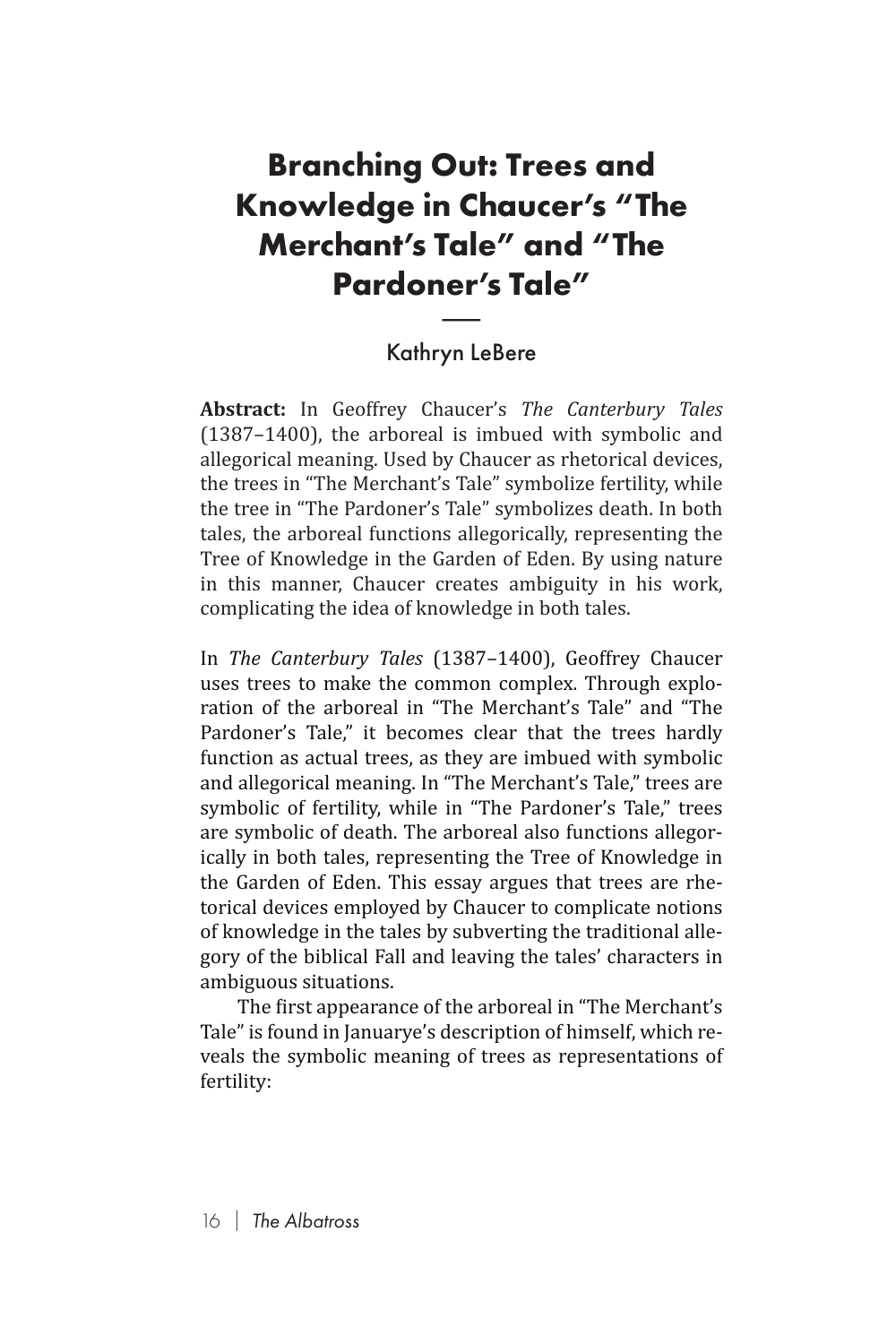"Thogh I be hoor, I fare as dooth a tree That blosmeth er that fruit ywoxen bee; And blosmy tree nis neither drye ne deed. I feele me nowher hoor but on min heed; Min herte and alle my limes been as grene As laurer thurgh the yeer is for to sene." (1461–66)

In this passage, Januarye evokes the image of a tree to prove his virility and reproductive ability. He goes further than a simple comparison, becoming a tree himself: his "hoor" becomes the blossoms, and his "limes" become the branches of a laurel (1461, 1465). In this case, trees become symbolic of fertility. By transforming himself into an object of the natural world, Januarye appropriates nature to prove his virility. Becoming the tree, Januarye uses the "grene" of the laurel—connoting freshness and rebirth—to suggest his health and sexual productivity (1465). This idea is even reflected in the characters' names: "Januarye" is a month associated with winter and decay, whereas "May"—the name of his young wife—is a month associated with spring and new growth. Januarye's appropriation of nature makes his name ironic, as it reveals his concerns about his age and possible impotency. For Januarye, the main criteria he has for his future wife are her youth and her ability to "engendren him an heir" (1272). In the passage, "fruit" represents the child that Januarye has not yet had (1462). Therefore, it becomes apparent in "The Merchant's Tale" that trees are symbolic of fertility, used by Januarye as a means of conceptualizing his reproductive abilities.

Januarye's desire for an offspring is explored by Alcuin Blamires, who suggests that Januarye's obsession with fertility shows his desire to "develop his genealogical tree" (Blamires 113). Considering Januarye's view that "leveful procreacioun" is the reason for taking a wife, and his explicit worry that his "heritage sholde falle" if he does not have a child, Blamires's argument has merit (Chaucer, "Merchant's Tale" 1448, 1439). In addition, the fruit produced by the trees has a multitude of meanings. When Januarye contemplates taking a wife, he claims that a wife would be the "fruit of his tresor" (1270). In this case, "fruit" means the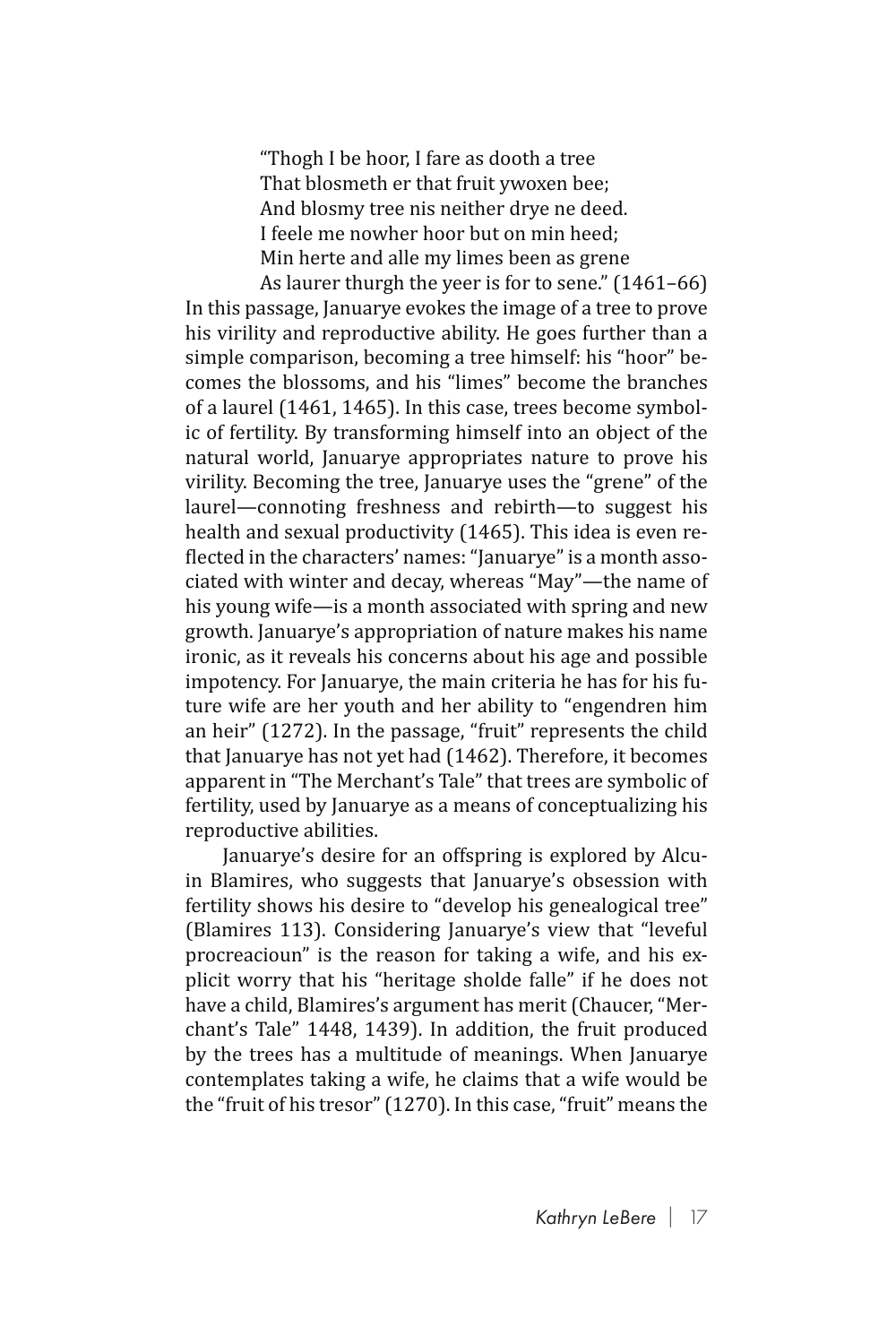most important part, since Januarye believes a young wife is a "glorious thing" for a man to have in old age (1270, 1268). However, later in the tale, when Januarye describes himself as a tree, "fruit" refers to a potential offspring (1462). If we consider the latter, the ending of the tale becomes more complicated.

May claims that she has an "appetit" for the pears, which could be read as May's yearning for a child (2336). Blamires suggests that May might want to conceive with Damian so that she can prove her agency by defiling Januarye's lineage (115). However, the inclusion of "womman in my plit" implies the possibility that May could already be with child—her cravings being the result of pregnancy (Chaucer, "Merchant's Tale" 2335). Carol Falvo Heffernan contributes to this debate, revealing the possibility that May might regard the pears as a form of contraception, since they were used by early doctors as a form of birth control (Heffernan 31). If we consider the contraceptive quality of the pears, then May's desire for the pears is not because she is pregnant or wants a child but because she wants to prevent conception with Januarye and Damian. In addition, Heffernan adds that Chaucer may have chosen the pear tree because pears "resemble female breasts" and "male genitalia" (31). Therefore, May's desire for the fruit would be her lust for Damian's physical body. With the tale ending with Januarye stroking May's "wombe," the question of whether May is pregnant arises, and if so, who the father may be (2414). The ambiguity of the fruit's meaning leaves the ending up for interpretation and increases the gravity of the scandalous climax.

While trees in "The Merchant's Tale" are symbolic of fertility, the oak tree in "The Pardoner's Tale" is symbolic of death. When the rioters decide to find and kill Death, an "olde man" (Chaucer, "Pardoner's Tale" 714) gives them Death's location:

> To finde deeth, turn up this croked wey, For in that grove I lafte hym, by my fey, Under a tree, and ther he wole abide; Nat for youre boost he wole him nothing hide.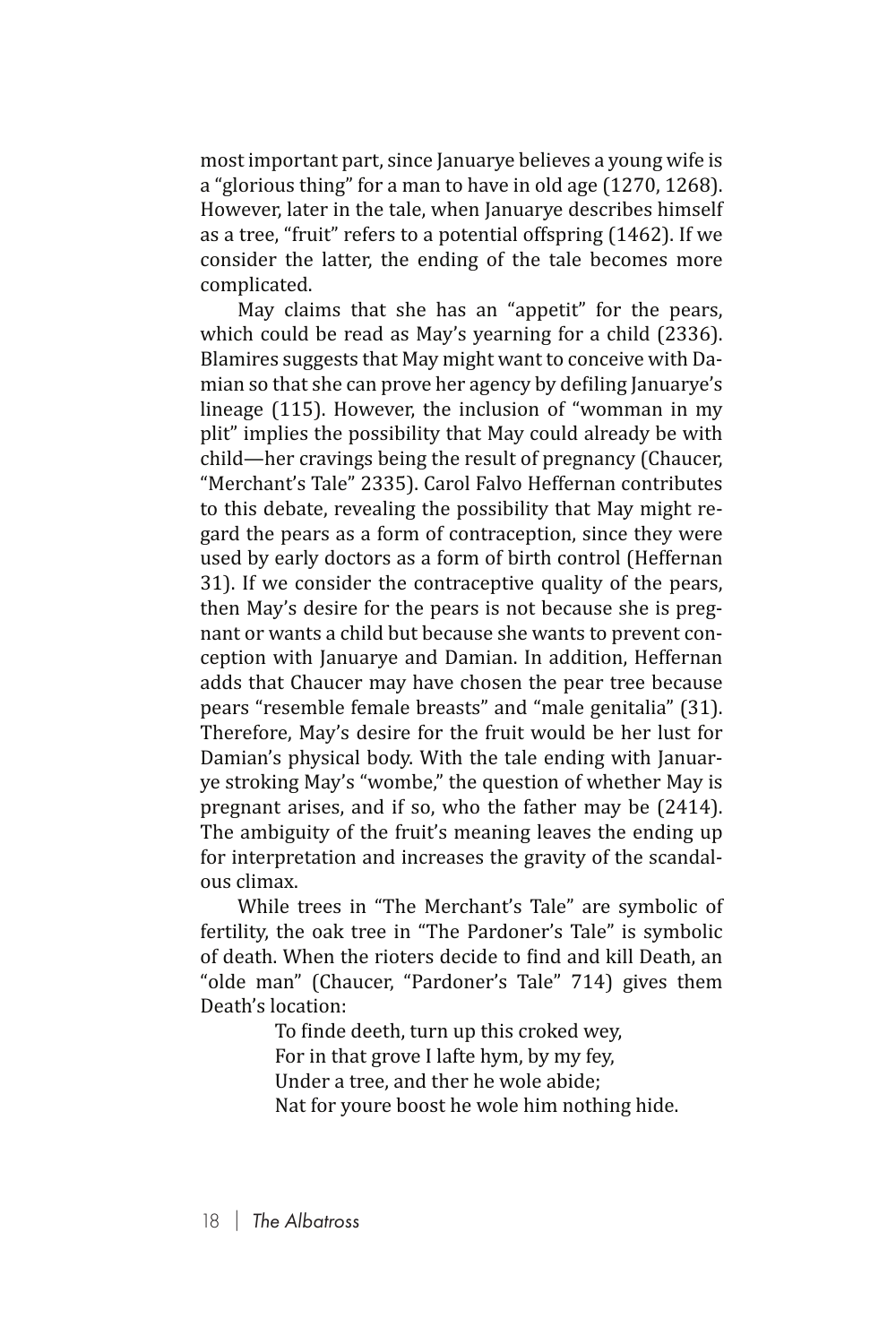Se ye that ook? Right ther ye shal him finde. (761– 65)

Carolyn P. Collette argues that Chaucer's attention to the exact location of the tree suggests that he "intends his audience to recall … that the oak tree evokes quite particular Biblical and exegetical connotations" (39). To support her argument, Collette cites examples from the Old Testament, revealing the connection between oak trees and sites of death and burial: Deborah, Saul, and Saul's son are all buried under oak trees (40). Collette's argument works with the plot of the tale as the rioters all end up dying beneath the oak tree. While I agree with her interpretation, I also believe that the meaning of the oak tree can be taken a step further—the oak tree not only being a place of death but also symbolizing death itself. Death in "The Pardoner's Tale" is personified. The rioters regard death as a "privee theef" who killed their friend with a "spere" (675, 677); therefore, the rioters believe that "Deeth" has the ability to be "sleen" (699). When the old man says, "se ye that ook? Right ther ye shal him finde," the expectation of the reader is that Death will be a person, waiting for the rioters under the tree (765). However, when the rioters arrive at their destination, the oak tree is the only living entity the rioters encounter. Thus, the oak tree in "The Pardoner's Tale" is Death's closest representative on Earth.

When we consider the moral of "The Pardoner's Tale," the symbolic nature of trees in Chaucer's text becomes even more apparent. The Pardoner declares that the theme of his story is "*Radix malorum est Cupiditas*," meaning "greed is the root of all evil" (426). Taking this theme into account, the actual "roots" of the oak tree become greed, making the tree itself "evil." This idea becomes increasingly important when we consider "The Merchant's Tale." When debating the pros and cons of marriage, Januarye consults Justinus and Placebo. In his musings, Januarye wonders about the inability to have "parfite blisses" (1638) both on earth and in heaven and includes the following thought: "For thogh he kepe him fro the sinnes sevene, / And eek from every branche of thilke tree" (1640–41). The inclusion of these lines adds an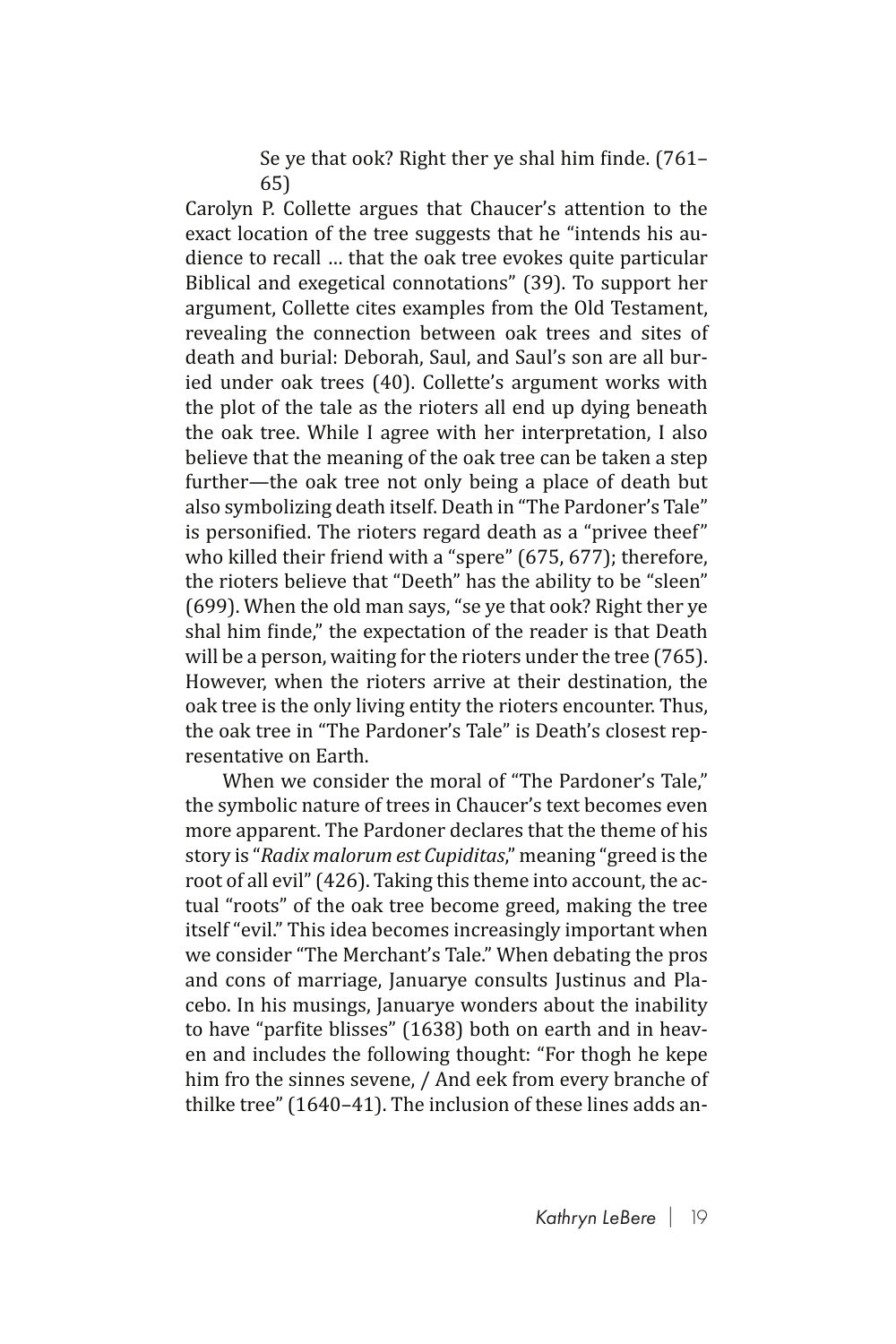other layer to the arboreal in "The Merchant's Tale," as trees now become associated with sin. When we consider the fact that the pear tree ends up being the site of May's adultery, it becomes clear that trees in Chaucer's tales hardly function as actual trees and are imbued with symbolism.

In addition to their symbolic use, Chaucer also employs the arboreal in his tales allegorically. The trees in the "The Merchant's Tale" and "The Pardoner's Tale" are representative of the Tree of Knowledge from the Garden of Eden. In "The Merchant's Tale," the allegory of the Fall is quite evident: the final interaction between Januarye, May, and Damian occurs in an actual "gardin, walled al with stoon" (2029). If read allegorically, Damian becomes the serpent, luring May towards the "pirie" (2217); May becomes Eve, as she "longeth" for the tree's fruit; and Januarye becomes Adam, whose spiritual fall is the result of his wife's temptation (2332). In addition, there are multiple allusions to Eden throughout the tale: wedlock, wifehood, and May herself are all compared to "paradis" (1265, 1332, 1822).

Although it is less explicit than in "The Merchant's Tale," the oak tree in "The Pardoner's Tale" also represents the Tree of Knowledge. The Pardoner alludes to the fall of Adam in his tale's prologue and describes how Adam is "out cast to wo and peine" after eating from the tree (511). Adam's plight is comparable to the rioters' situation, as their encounter with the oak tree also brings them "wo and peine": the youngest rioter is "slain" by the other two rioters, who are poisoned (881). Furthermore, it should also be noted that when Adam and Eve eat from the Tree of Knowledge, one of their punishments is the loss of their immortality (*Holy Bible*, Gen. 2). In "The Pardoner's Tale," the rioters are immediately punished with death, a fulfillment of the biblical promise of human mortality.

Ultimately, the result of Chaucer's use of trees in "The Merchant's Tale" and "The Pardoner's Tale" is the complication of knowledge. Since the trees allegorically represent the Tree of Knowledge, the characters who encounter the trees should gain insight they did not already have. However, in both tales, the allegory of the Fall is subverted. In Genesis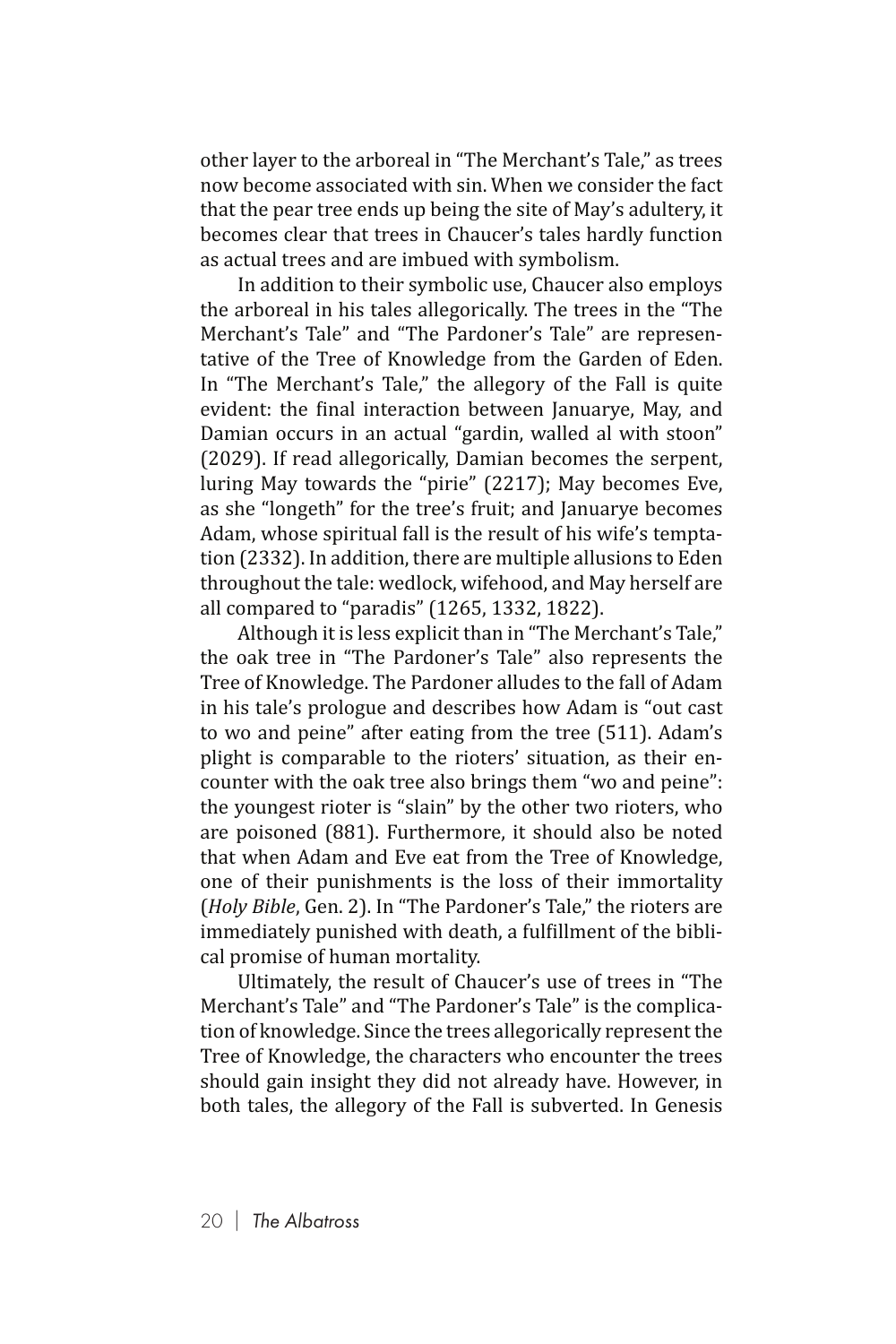3, the serpent claims that by eating from the Tree of Knowledge, Adam's and Eve's "eyes will be opened" and they will "be like God, knowing good and evil" (Gen. 3.4). Januarye, who has gone blind, is given the gift of sight from Pluto. His eyes are "opened," yet he does not end up believing what he sees. Even though Januarye watches May commit adultery in a tree, she is able to convince him that he "han som glimsinge, and no parfit sighte" (2383). Unlike Adam, Januarye disregards the knowledge he gained by having his eyes opened in order to preserve the sanctity of his marriage. If we consider the symbolism of the trees in "The Merchant's Tale," the knowledge that is complicated is not only that of good and evil but is also the characters' knowledge of the future. The symbolism of the tree and its fruit puts the characters in an ambiguous situation: it is unclear whether May is pregnant, and if she is, the father could be either Januarye or Damian.

Similarly to "The Merchant's Tale," the concept of knowledge is also complicated in "The Pardoner's Tale." The rioters go to the oak tree so that they can find and kill Death; however, as soon as they arrive at their destination, they become distracted by "florins fine of gold" (770). The rioters, already sinners at the beginning of the tale, immediately forget their purpose and become murderous. Like Januarye, they do not learn a lesson. The death of the rioters is similar to Januarye's spiritual undoing: the characters do not acquire the knowledge of good and evil. What should be noted about "The Pardoner's Tale" is that this lack of knowledge does not only apply to the characters within the tale but also can be applied to the tale-teller himself. The Pardoner preaches "nothing but for coveitise," and his tale is overtly moralistic, warning against the corrupting nature of greed (424). However, even though greed is the focus of his teachings, the Pardoner is one of the most prolific sinners in the group of pilgrims. Selling false relics in order to make a living, the Pardoner admits to the pilgrims the truth about his occupation. It becomes clear that the Pardoner is aware of his spiritual shortcomings, yet he has no intention of changing his ways. Like Januarye, the Pardoner chooses a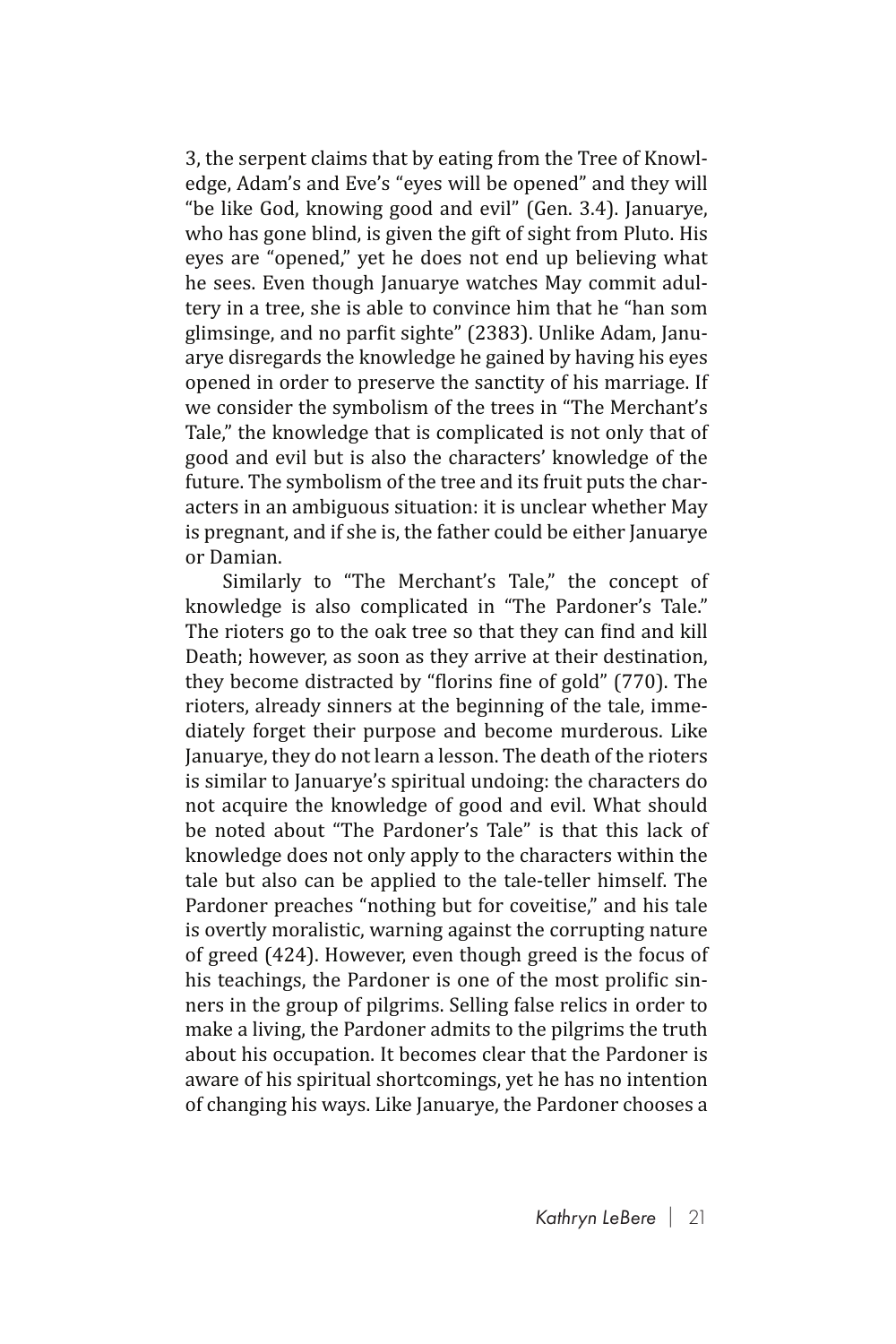path of self-deceit. He deliberately remains ignorant so that he can continue his profession, which is similar to Januarye's acceptance of May's lies so that he can continue to regard her as the "fruit of his tresor" (1270).

Trees in Geoffrey Chaucer's *The Canterbury Tales* are charged with symbolic and allegorical meaning; they are not treated as actual trees but are used as rhetorical devices, complicating the tales' morals and plot. In "The Merchant's Tale," trees symbolize fertility, and in "The Pardoner's Tale," trees symbolize death. The arboreal also functions allegorically in both tales, representing the Tree of Knowledge in the Garden of Eden. By employing nature in this manner, Chaucer subverts the allegory of the Fall, creating ambiguity and dimension within the tales. In "The Merchant's Tale," Januarye disregards the information he learns by having his eyes opened in order to remain ignorant of May's adultery. When we consider the symbolic nature of the trees, the characters' understanding of the future is complicated by May's potential pregnancy. In "The Pardoner's Tale," the rioters fail to learn the knowledge of good and evil—a shortcoming that extends to the Pardoner himself.